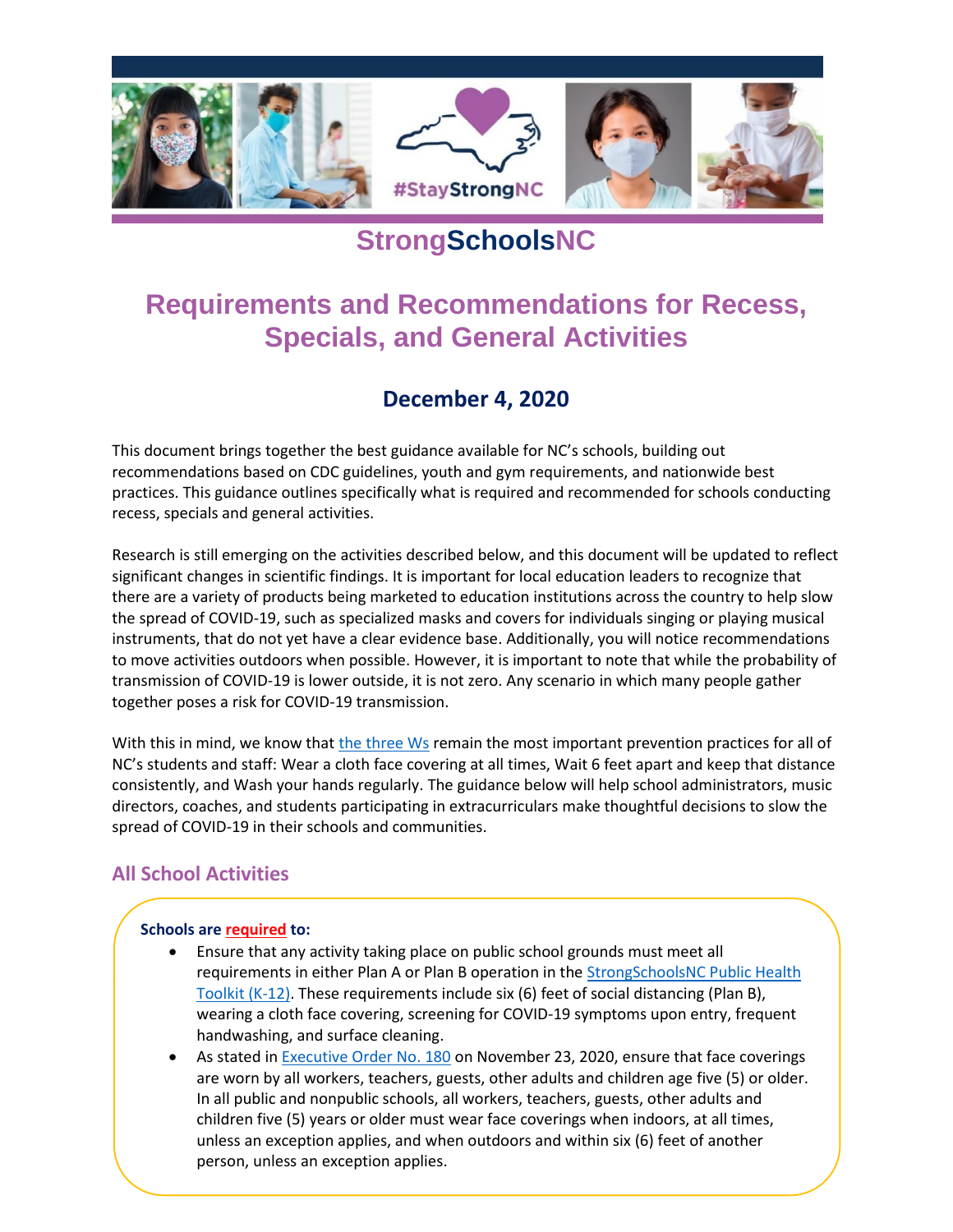## **Outdoor Recess**

#### **Schools ar[e required](https://files.nc.gov/covid/documents/guidance/Strong-Schools-NC-Public-Health-Toolkit.pdf) to:**

- Establish a schedule for and perform ongoing routine environmental [cleaning and](https://www.cdc.gov/flu/school/cleaning.htm) disinfection of playground equipment, usin[g EPA approved disinfectant for SARS-CoV-2.](https://www.epa.gov/pesticide-registration/list-n-disinfectants-coronavirus-covid-19)
- Increase the frequency of disinfection during higher-density times.
- Limit the use of shared equipment, such as balls, jump ropes, or other toys.
- Disinfect any shared objects.
- Ensure that any individual entering a public-school facility or visiting public school grounds, such as a school's playground, is required to wear a cloth face covering (ages 5 and up), pass a COVID-19 symptom screening, and must meet all requirements in either Plan A or Plan B operation in th[e StrongSchoolsNC Public Health Toolkit \(K-12\).](https://files.nc.gov/covid/documents/guidance/Strong-Schools-NC-Public-Health-Toolkit.pdf)
- If students and staff age 5 or older are outside for recess and are consistently maintaining 6 feet of social distancing at all times, they are not required to wear masks, unless an exception applies.
- If students and staff age 5 or older are outside for recess and are within 6 feet of distance from each other, they are required to wear masks, unless an exception applies.

#### **It is recommended that schools:**

- Post signage outdoors that is eye-catching and understandable to all audiences to reinforce social distancing measures, such as designated play areas, tape on the ground measuring six (6) feet, etc.
- Promote hand washing before and after use of shared equipment.
- Label containers for clean or unused equipment/toys, and for those that need cleaning.
- Keep students and teachers in small cohort groups throughout the day that do not mix, including during recess.
- Stagger recess times so that the overall amount of people on the playground at one time is reduced.

#### **Music**

#### **All Music Activities**

#### **Schools ar[e required](https://files.nc.gov/covid/documents/guidance/Strong-Schools-NC-Public-Health-Toolkit.pdf) to:**

- Ensure that any individual entering a public-school facility or visiting public school grounds, such as a school's auditorium for a rehearsal or performance as the performer or an attendee, is required to wear a cloth face covering (ages 5 and up), pass a COVID-19 symptom screening, and must meet all requirements in either Plan A or Plan B operation in th[e StrongSchoolsNC Public](https://files.nc.gov/covid/documents/guidance/Strong-Schools-NC-Public-Health-Toolkit.pdf)  [Health Toolkit \(K-12\).](https://files.nc.gov/covid/documents/guidance/Strong-Schools-NC-Public-Health-Toolkit.pdf)
- Ensure that face coverings are worn by all workers, teachers, guests, other adults and children age five (5) or older. In all public and nonpublic schools, all workers, teachers, guests, other adults and children five (5) years or older must wear face coverings when indoors, at all times, unless an exception applies, and when outdoors and within six (6) feet of another person, unless an exception applies.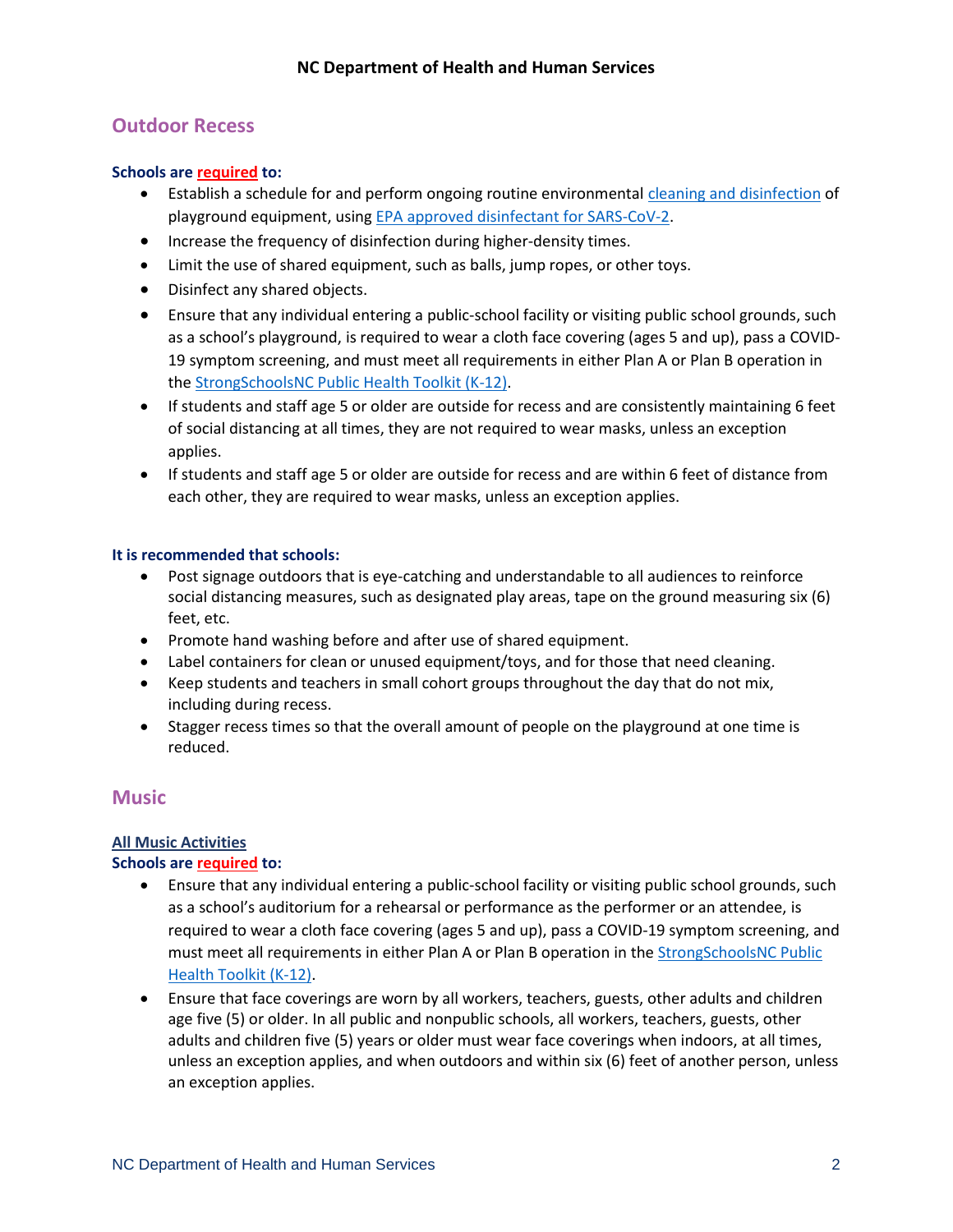#### **Band**

#### **It is recommended that schools:**

- Increase the use of percussion and string instruments which will more readily allow for players to wear their masks for the duration of the rehearsal or performance.
- Build in designated times at the beginning and end of lessons to ensure proper cleaning and disinfection of the instruments and space, and have every musician be accountable for their own instrument.
- Conduct rehearsals/performances in open-air theaters or outside on fields/playgrounds to maintain at least six (6) feet of social distancing and ventilation.
- If rehearsals/performances are inside, maximize distance between performers, listeners, (also consider the conductor) by performing in larger venue, while meeting any applicable mass gathering limits for that venue.
- Review and implement applicable ventilation recommendations outlined in the [StrongSchoolsNC Toolkit.](https://files.nc.gov/covid/documents/guidance/Strong-Schools-NC-Public-Health-Toolkit.pdf)
- Consider the use of plexiglass barriers as an additional mitigation effort on top of cloth face coverings to potentially reduce respiratory droplet transmission.

#### **Singing (e.g., choir, glee club, a cappella, musical theater)**

#### **It is recommended that schools:**

- Limit singing and stage-acting with significant voice projection that may increase respiratory droplets, even when wearing masks.
- Conduct rehearsals/performances in open-air theaters or outside on fields/playgrounds to maintain at least six (6) feet of social distancing and ventilation.
- If rehearsals/performances are inside, maximize distance between performers, listeners, (also consider the conductor) by performing in larger venue, while meeting any applicable mass gathering limits for that venue.
- Review and implement applicable ventilation recommendations outlined in the [StrongSchoolsNC Toolkit.](https://files.nc.gov/covid/documents/guidance/Strong-Schools-NC-Public-Health-Toolkit.pdf)
- Consider the use of plexiglass barriers as an additional mitigation effort on top of cloth face coverings to potentially reduce respiratory droplet transmission.
- Post signage backstage to reinforce social distancing measures and mask-wearing.
- Limit the use of shared equipment, such as props, makeup, or costumes.
- Disinfect any shared objects.

### **School Athletic Activities and Physical Education**

#### **Schools are required to:**

• Ensure that any individual entering a public-school facility or visiting public school grounds, such as a school's soccer field as an athlete, coaching staff, or a spectator, is required to wear a cloth face covering (ages 5 and up), pass a COVID-19 symptom screening, and must meet all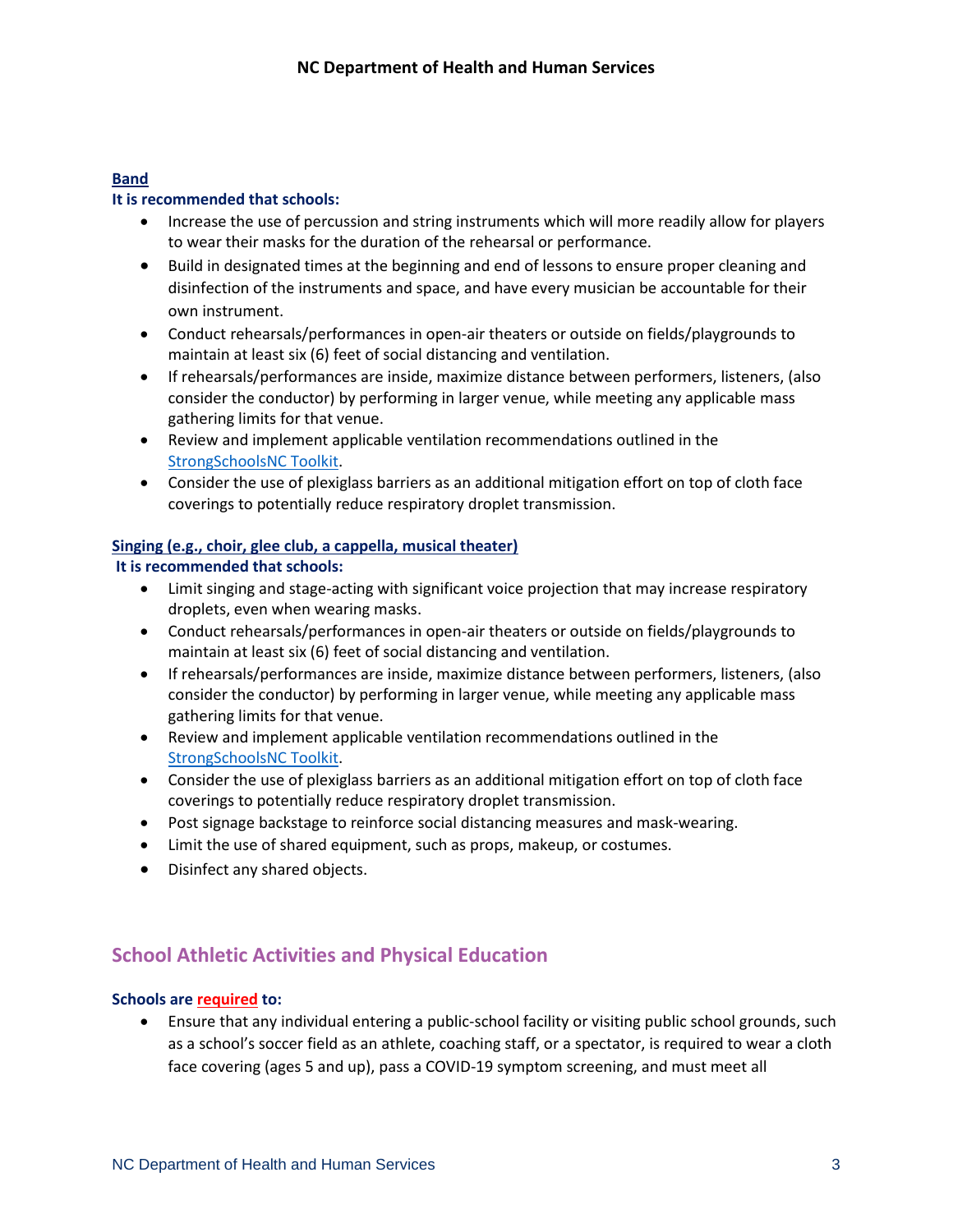#### **NC Department of Health and Human Services**

requirements in either Plan A or Plan B operation in the [StrongSchoolsNC Public Health Toolkit](https://files.nc.gov/covid/documents/guidance/Strong-Schools-NC-Public-Health-Toolkit.pdf)  [\(K-12\).](https://files.nc.gov/covid/documents/guidance/Strong-Schools-NC-Public-Health-Toolkit.pdf)

- Choose physical education activities that limit the use of shared equipment, and any close contact between students during those activities is limited and brief.
- For athletics games, limit occupancy of spectators to no more than twenty-five (25) when indoors and one hundred (100) or 30% occupancy (whichever is less) when outdoors.
- For athletics games, ensure spectators keeps six (6) feet of distance between themselves and all athletes.
- Ensure that face coverings are worn by all workers, teachers, guests, other adults and children age five (5) or older. In all public and nonpublic schools, all workers, teachers, guests, other adults and children five (5) years or older must wear face coverings when indoors, at all times, unless an exception applies, and when outdoors and within six (6) feet of another person, unless an exception applies.
	- $\circ$  Ensure that adults and children age five (5) or older wear a mask according to the requirements above, whether they are actively playing, while on the sidelines, in the locker-room, etc.

#### **It is strongly recommended that schools:**

• Follow NCDHHS [Interim Guidance for Administrators and Participants of Youth and Amateur](https://files.nc.gov/covid/documents/guidance/NCDHHS-Interim-Guidance-for-Youth-Amateur-Sports.pdf)  [Sports Programs,](https://files.nc.gov/covid/documents/guidance/NCDHHS-Interim-Guidance-for-Youth-Amateur-Sports.pdf) including only allowing sports that in which participants can maintain social distancing of at least six (6) feet.

#### **It is recommended that schools:**

- Hold athletic activities and physical education activities outside on fields/playgrounds to maintain at least six (6) feet of social distancing and ventilation.
- Establish a schedule for and perform ongoing routine environmental [cleaning and disinfection](https://www.cdc.gov/flu/school/cleaning.htm) of shared sports equipment and locker-room usin[g EPA approved disinfectant for SARS-CoV-2.](https://www.epa.gov/pesticide-registration/list-n-disinfectants-coronavirus-covid-19)
- Schedule games to include adequate buffer times between play to allow for proper disinfection protocols and for athletes, coaches and staff to enter and exit the facility with limited interaction and social distancing.
- Remind individuals not to shake hands, give high fives, or fist pumps.
- Avoid up close face-to-face communication.
- Remind individuals to bring their own water bottles, and that those water bottles are not shared.
- Limit use of hydration stations (e.g., water cows, water troughs, water fountains) and provide disposable cups or labeled water bottles for individuals when using any water fountains.

## **General Activities (non-athletic, non-music; e.g., art, tutoring, volunteering, book club, robotics club, computer/technology club):**

#### **Schools are required to:**

- Limit the use of shared equipment, such as writing utensils, paint brushes, construction tools, and headphones.
- Disinfect any shared objects.